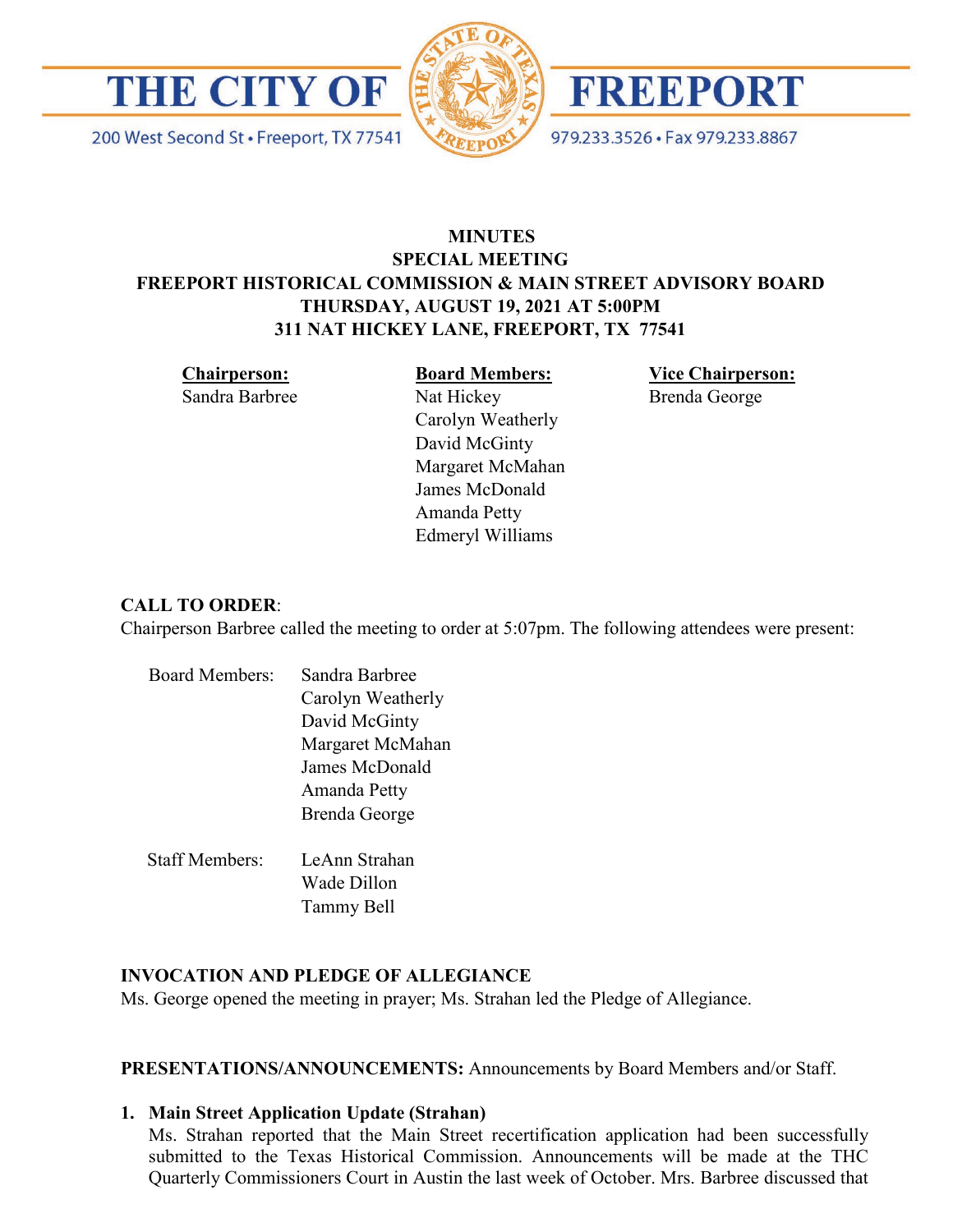in the past several board members drove up to be at the quarterly meeting as a show of support for the program, and suggested we schedule a group to do so this year.

#### **2. Upcoming Museum Exhibits/Events**

Mr. Dillon updated the Board on plans for Texas Navy Day scheduled for Saturday, Sept.  $18<sup>th</sup>$ from 10am-2pm. Described to be a low-key version of Fort Velasco Day, he will have three guest speakers and an artillery demonstration to close out the event.

In addition, Mr. Dillon is currently working on updating Haunting Tales of the Texas Coast for October. There will be two new stories to accompany the four from 2020, along with correlating displays for all six stories in the temporary exhibit hall throughout the month. Ms. Barbree shared her own personal local ghost story about Isaac from B&B Seafood for consideration in years to come, and Mrs. George discussed reported sightings at the church on Ave. A that was originally the old masonic lodge. Mr. Dillon mentioned hearing the story about the Greenroom Ghost at the old theater. Mrs. Petty reported that she had read a post on BC Updates regarding a podcast on local paranormal activity.

#### **3. Board Member Announcements**

Ms. Williams reported about a little boy who had such a wonderful time at the Barcadia Car & Bike Show, and she wants to see more activities just like that downtown.

Mr. McGinty advised that our board members should reach out to the EDC members via email or letter to establish contact and develop a partnership as we go forward in the revitalization of downtown, planning and promotion of Main Street events and museum exhibits and activities.

Mr. McDonald inquired about signage in the downtown area. Ms. Strahan explained that the smaller downtown signage would be included in the wayfinding signage project she is currently researching for EDC.

# **BUSINESS – REGULAR SESSION:**

**4. Consideration and possible action to approve meeting minutes from July 15, 2021.**  With a motion by Ms. Petty and a second by Mr. McGinty, the minutes from the meeting on July 15, 2021 were unanimously approved.

# **WORK SESSION:**

- **5. Main Street Events Discussion**
	- A. **Downtown Monthly Events (McGinty, Williams, McDonald)**

In recognition of World Suicide Prevention Day, Mrs. George updated the Board on the status of the Youth Mental Health First Aid Class scheduled for Friday, September 10<sup>th</sup>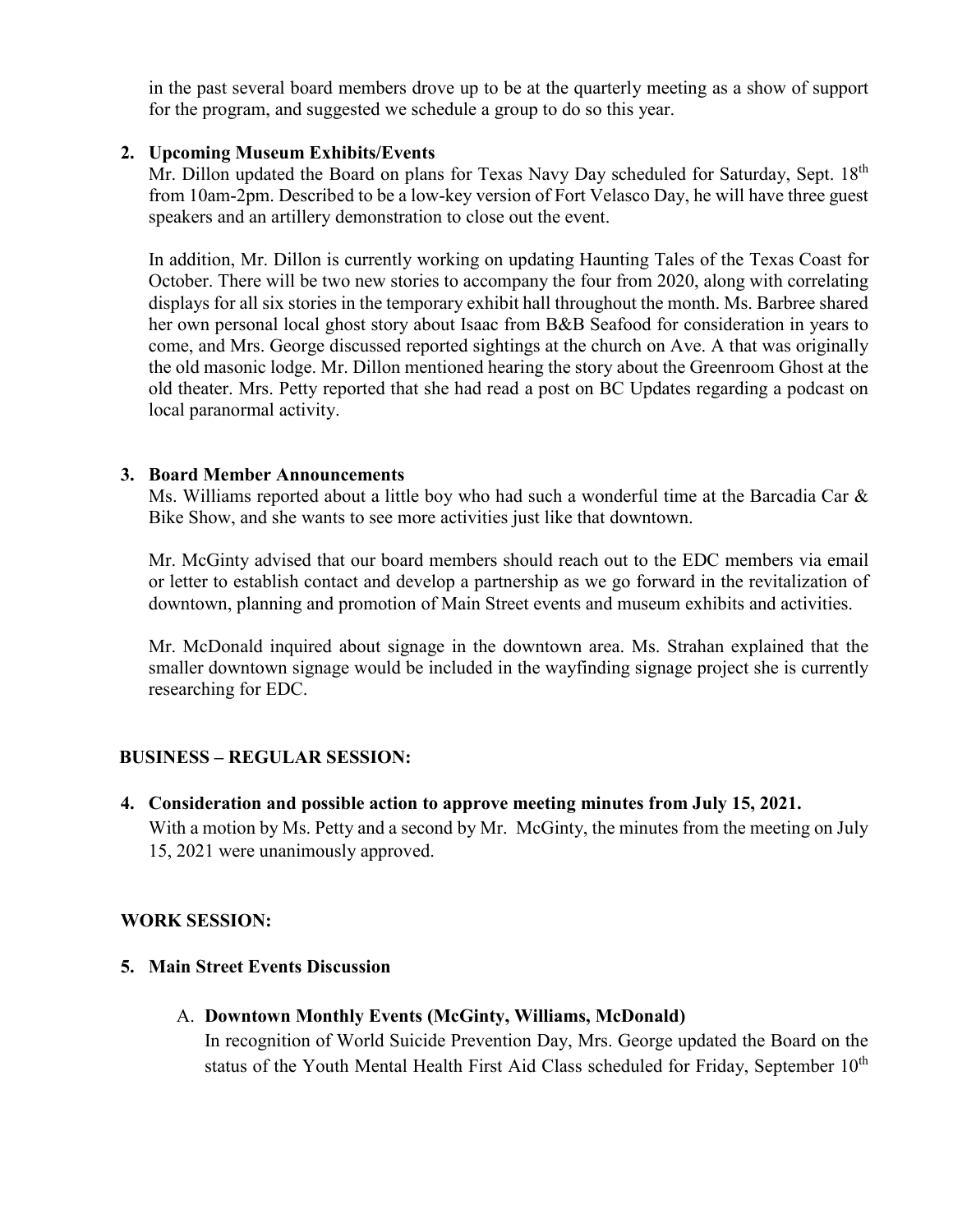from 10am-4pm at the museum. The Youth Mental Health training certificate is valid for three years. So far there are twelve spots filled leaving eighteen seats open. Mrs. Petty suggested we reach out to local churches who might have interest in attending the class. Several Board and staff members are interested in attending as well. As a co-sponsor, Ms. Strahan agreed to provide box lunches for the attendees.

#### B. **Seasonal Events (Strahan)**

Discussion ensued regarding September themes to coordinate for market days such as Grandparents Day and Hispanic Heritage, live Tejano music or possibly a DJ for entertainment. The Board agreed to hold off until spring to schedule market days and instead focus on events for the remainder of the year.

Ms. Strahan updated the Board on FrightFest to be held at Riverplace on Thursday, October 28<sup>th</sup>. The Christmas market is scheduled for Saturday November 20<sup>th</sup> in Memorial Park, and in lieu of the snow hill we are looking at pricing for an ice-skating rink for unique entertainment. There will be a snow hill at Holiday on the Brazos that will take place at Freeport Municipal Park on Saturday December  $4<sup>th</sup>$ .

#### **6. Code of Ordinance Review**

A. **§ 32.20-32.22 – Historical Commission & Main Street Advisory Board** No discussion.

# B. **§ 155.046 – Historic Landmark District**

Mr. McGinty advised that when the ordinance was rewritten, the Historical District was removed – the item was tabled in 2009 and never readdressed. He compromised with Kelty to have this Board have some say-so on the four blocks of  $E.$  & W. Park.

# C. **§ 155.049 – Downtown Zoning District-1 (DT-1)**

Planning Commission passed new Historic District Building Blocks program in the 90's which included fixing up building facades.

# **7. Items for Future Discussion - Next Scheduled Meeting**

Next meeting scheduled for September 2, 2021.

# **ADJOURNMENT:**

# **8. Adjourn.**

With a motion by Mrs. Petty and a second by Mrs. George, the meeting was unanimously approved to adjourn at 6:21pm.